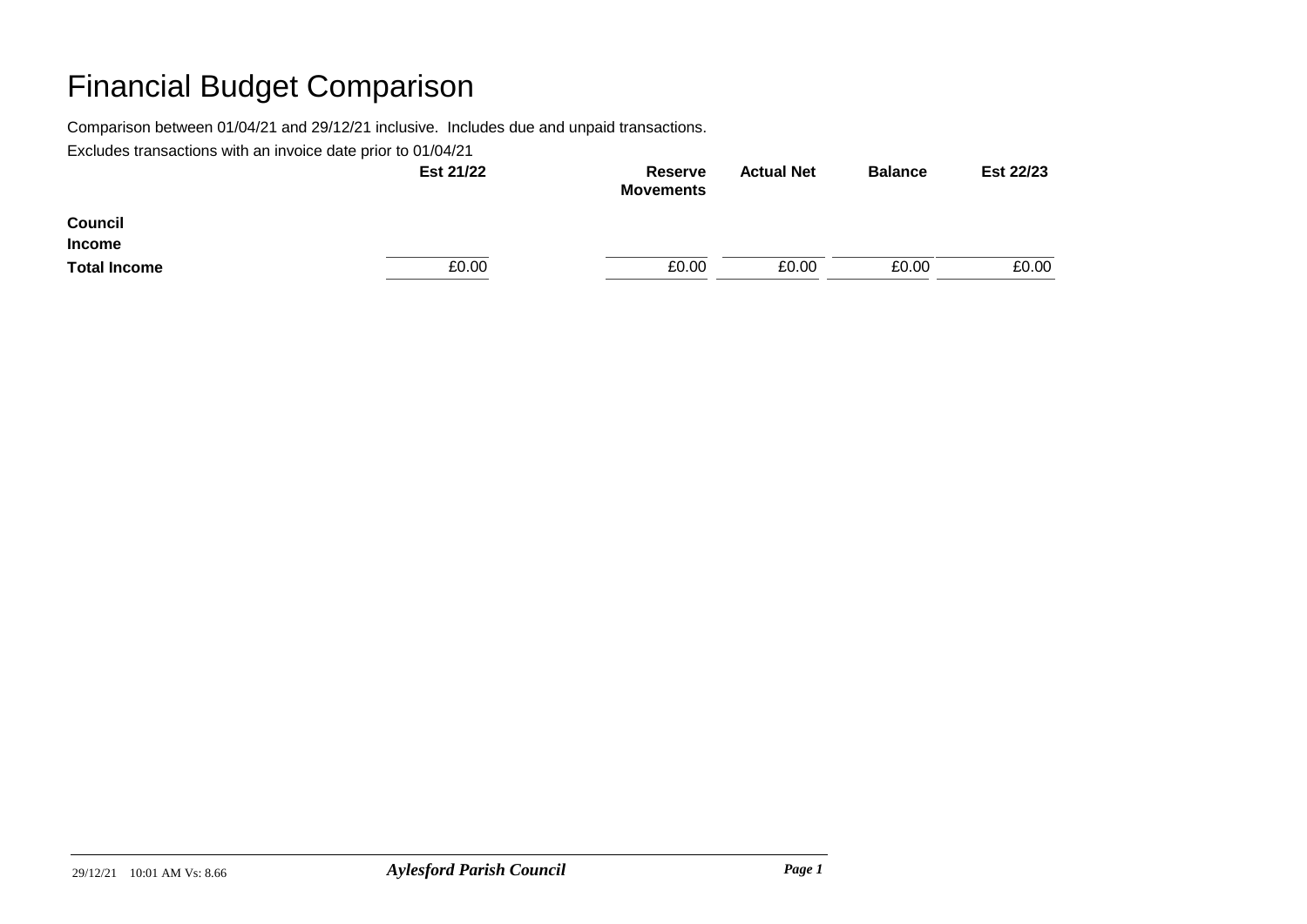Comparison between 01/04/21 and 29/12/21 inclusive. Includes due and unpaid transactions.

|                          |                             | Est 21/22 | <b>Reserve</b><br><b>Movements</b> | <b>Actual Net</b> | <b>Balance</b> | Est 22/23 |
|--------------------------|-----------------------------|-----------|------------------------------------|-------------------|----------------|-----------|
| <b>Expenditure</b>       |                             |           |                                    |                   |                |           |
| 503                      | H M Customs VAT Expenditure | £0.00     | £0.00                              | £0.00             | £0.00          | £0.00     |
| <b>Total Expenditure</b> |                             | £0.00     | £0.00                              | £0.00             | £0.00          | £0.00     |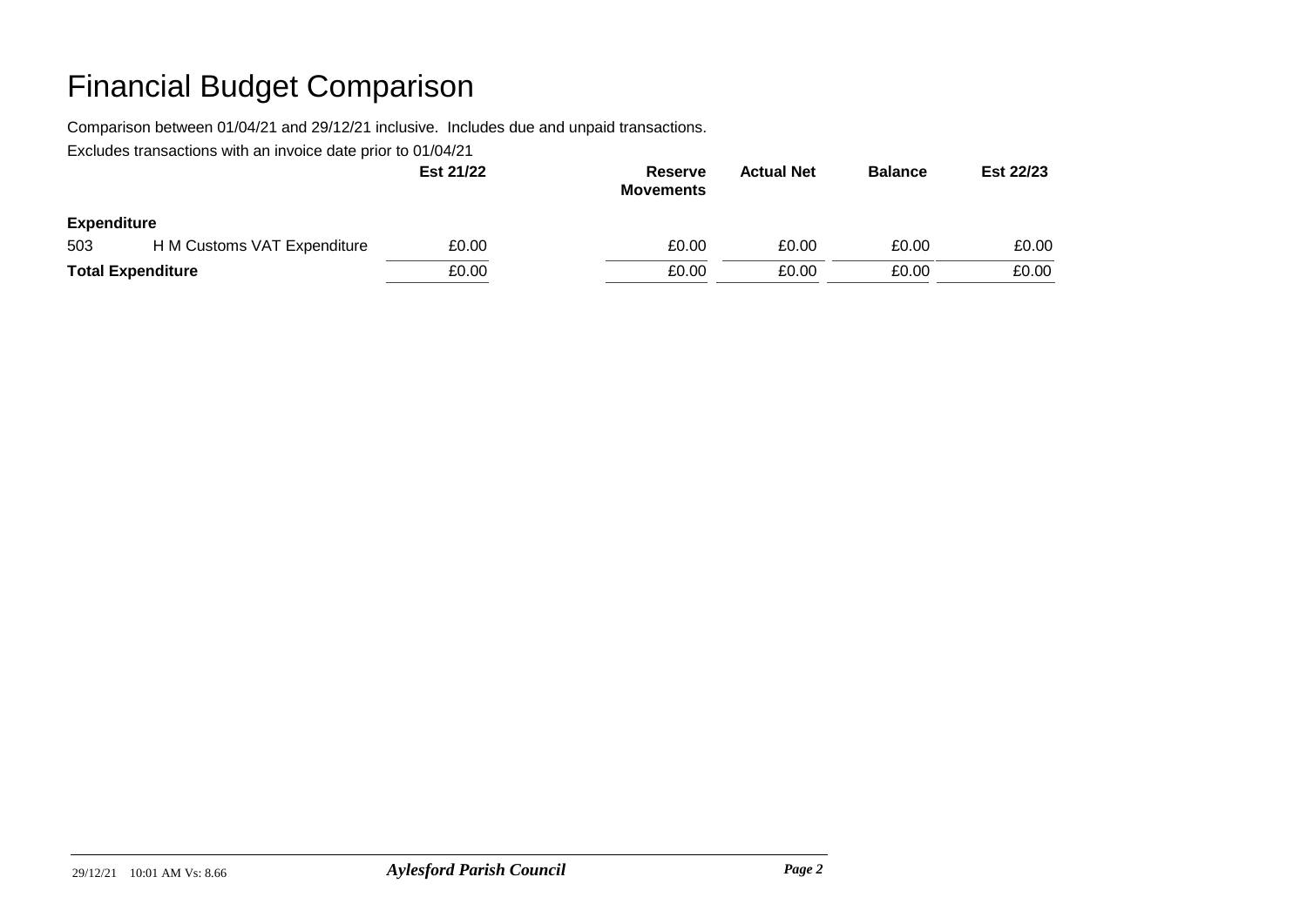Comparison between 01/04/21 and 29/12/21 inclusive. Includes due and unpaid transactions.

|                               |                                            | Est 21/22   | <b>Reserve</b><br><b>Movements</b> | <b>Actual Net</b> | <b>Balance</b> | Est 22/23   |
|-------------------------------|--------------------------------------------|-------------|------------------------------------|-------------------|----------------|-------------|
| <b>Policy &amp; Resources</b> |                                            |             |                                    |                   |                |             |
| <b>Income</b>                 |                                            |             |                                    |                   |                |             |
| 1101                          | Income                                     |             |                                    |                   |                |             |
| 1101/1                        | Car Parking                                | £700.00     | £0.00                              | £700.00           | £0.00          | £735.00     |
| 1101/2                        | Rugby/Netball Rent                         | £4,700.00   | £0.00                              | £2,337.70         | $-E2,362.30$   | £5,294.44   |
| 1101/3                        | Loan Repayments                            |             |                                    |                   |                |             |
| 1101/3/1                      | <b>Tunbury Hall</b>                        | £0.00       | £0.00                              | £0.00             | £0.00          | £0.00       |
| 1101/3/2                      | <b>AVCC</b>                                | £0.00       | £0.00                              | £0.00             | £0.00          | £0.00       |
| 1101/3/3                      | Walderslade Baptist Church                 | £0.00       | £0.00                              | £0.00             | £0.00          | £0.00       |
| 1101/3                        | Total                                      | £0.00       | £0.00                              | £0.00             | £0.00          | £0.00       |
| 1101/4                        | Wayleaves                                  | £100.00     | £0.00                              | £110.00           | £10.00         | £100.00     |
| 1101/5                        | Miscellaneous                              | £200.00     | £0.00                              | £0.00             | $-E200.00$     | £200.00     |
| 1101/7                        | Sale of Redundant equipment                | £0.00       | £0.00                              | £0.00             | £0.00          | £0.00       |
| 1101                          | Total                                      | £5,700.00   | £0.00                              | £3,147.70         | $-E2,552.30$   | £6,329.44   |
| 1102                          | Precept                                    | £200,355.00 | £0.00                              | £200,355.00       | £0.00          | £215,505.18 |
| 1103                          | <b>Interest Current</b>                    | £0.00       | £0.00                              | £0.00             | £0.00          | £0.00       |
| 1104                          | Van Income                                 | £0.00       | £0.00                              | £206.25           | £206.25        | £0.00       |
| 1105                          | <b>Interest Metro Instant Savings</b>      | £0.00       | £0.00                              | £0.00             | £0.00          | £0.00       |
| 1107                          | <b>Banner Fees</b>                         | £300.00     | £0.00                              | £220.00           | $-£80.00$      | £346.50     |
| 1108                          | Interest Cambridge & Counties<br>A 12month | £500.00     | £0.00                              | £491.71           | $-£8.29$       | £0.00       |
| 1109                          | <b>Interest Nationwide Instant Saver</b>   | £500.00     | £0.00                              | £62.74            | $-E437.26$     | £500.00     |
| 1110                          | Interest Cambridge & Counties<br>12month   | £0.00       | £0.00                              | £0.00             | £0.00          | £0.00       |
| 1112                          | Interest Cambridge & Counties 2<br>year    | £0.00       | £0.00                              | £0.00             | £0.00          | £0.00       |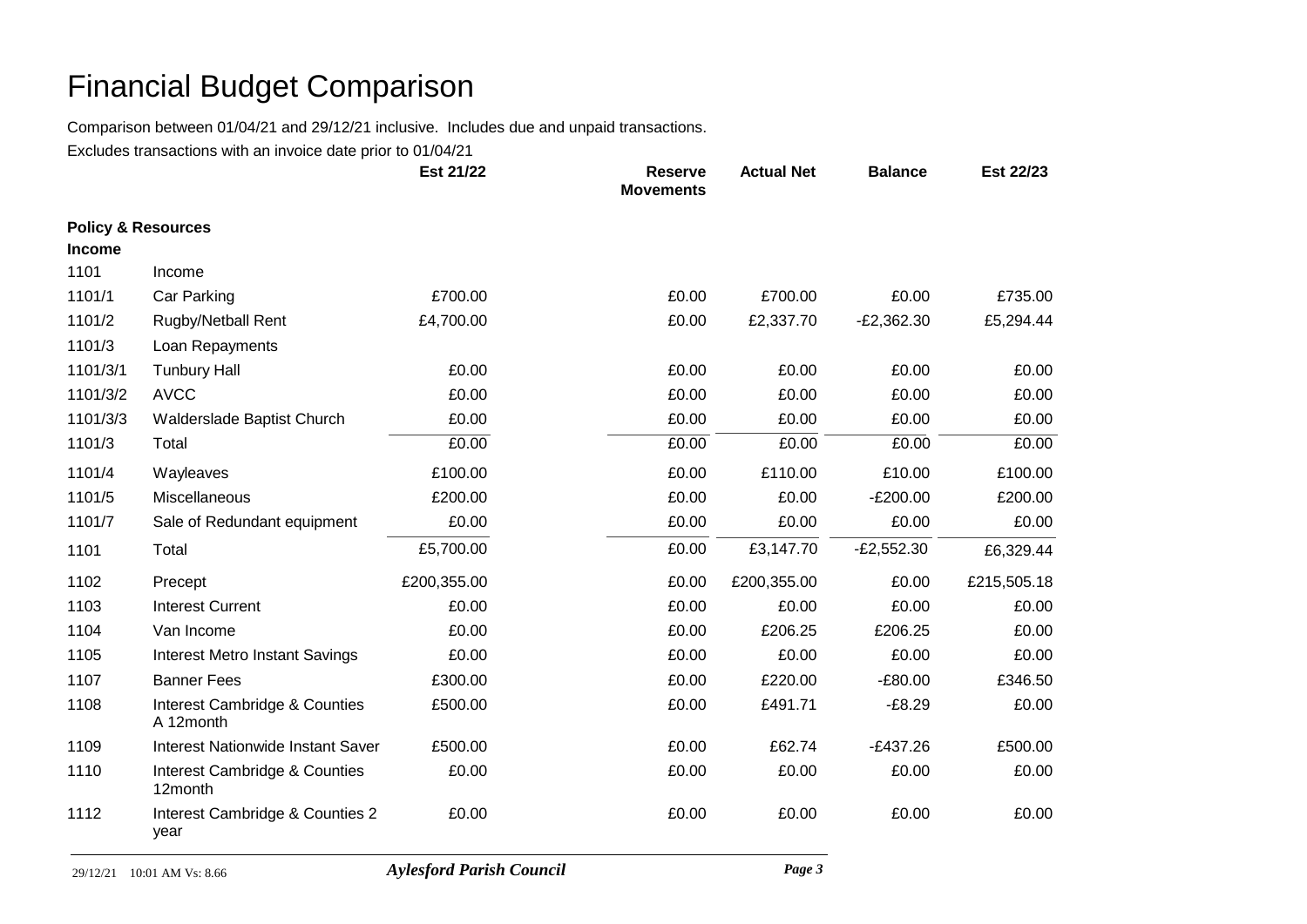Comparison between 01/04/21 and 29/12/21 inclusive. Includes due and unpaid transactions.

|                     |                                            | Est 21/22   | Reserve<br><b>Movements</b> | <b>Actual Net</b> | <b>Balance</b> | Est 22/23   |
|---------------------|--------------------------------------------|-------------|-----------------------------|-------------------|----------------|-------------|
| 1113                | Interest Cambridge & Counties<br>B 12month | £500.00     | £0.00                       | £0.00             | -£500.00       | £500.00     |
| <b>Total Income</b> |                                            | £207,855.00 | £0.00                       | £204,483.40       | $-£3.371.60$   | £223,181.12 |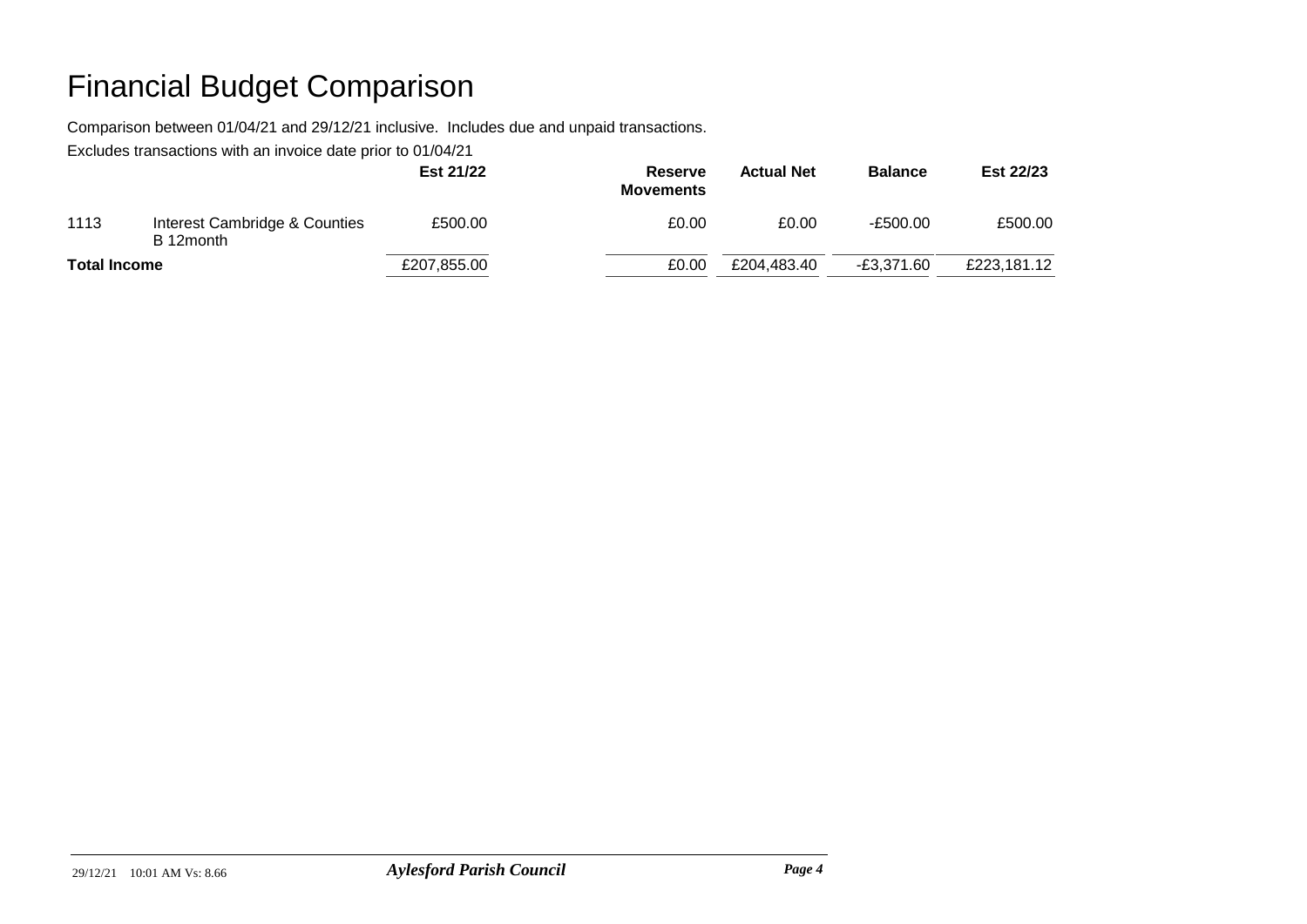Comparison between 01/04/21 and 29/12/21 inclusive. Includes due and unpaid transactions.

Excludes transactions with an invoice date prior to 01/04/21

|                    |                                      | Est 21/22   | <b>Reserve</b><br><b>Movements</b> | <b>Actual Net</b> | <b>Balance</b> | Est 22/23   |
|--------------------|--------------------------------------|-------------|------------------------------------|-------------------|----------------|-------------|
| <b>Expenditure</b> |                                      |             |                                    |                   |                |             |
| 101                | Salaries/Wages                       |             |                                    |                   |                |             |
| 101/1              | <b>Staff Salaries</b>                | £80,000.00  | £0.00                              | £43,031.26        | £36,968.74     | £84,184.85  |
| 101/2              | National Insurance                   | £18,000.00  | £0.00                              | £10,974.33        | £7,025.67      | £19,473.85  |
| 101/3              | Income Tax                           | £0.00       | £0.00                              | £0.00             | £0.00          | £0.00       |
| 101/4              | Overtime                             | £5,000.00   | £0.00                              | £5,285.45         | $-E285.45$     | £6,000.00   |
| 101/5              | Chairman's allowance                 | £500.00     | £0.00                              | £250.00           | £250.00        | £500.00     |
| 101/6              | Cleaning                             | £1,200.00   | £0.00                              | £708.00           | £492.00        | £1,200.00   |
| 101/7              | Gatekeepers                          | £3,200.00   | £0.00                              | £1,861.00         | £1,339.00      | £3,000.00   |
| 101/8              | Pension                              | £5,000.00   | £0.00                              | £3,428.83         | £1,571.17      | £5,000.00   |
| 101                | Total                                | £112,900.00 | £0.00                              | £65,538.87        | £47,361.13     | £119,358.70 |
| 102                | Fees & Expenses                      |             |                                    |                   |                |             |
| 102/1              | <b>Audit Commission</b>              | £1,600.00   | £0.00                              | £1,797.50         | $-£197.50$     | £2,000.00   |
| 102/2              | <b>Planning Fees</b>                 | £0.00       | £0.00                              | £1,151.03         | $-E1,151.03$   | £5,000.00   |
| 102/3              | <b>Legal Fees</b>                    | £0.00       | £0.00                              | £0.00             | £0.00          | £5,000.00   |
| 102/4              | <b>Other Fees</b>                    | £400.00     | £0.00                              | £294.00           | £106.00        | £400.00     |
| 102/5              | Insurance (not vehicles)             | £4,100.00   | £0.00                              | £4,074.59         | £25.41         | £4,300.00   |
| 102/6              | <b>Bank Charges</b>                  | £0.00       | £0.00                              | £0.00             | £0.00          | £0.00       |
| 102/7              | Subscriptions & publications         | £1,800.00   | £0.00                              | £2,218.43         | $-£418.43$     | £2,200.00   |
| 102/8              | Car mileage, travel &<br>subsistence | £100.00     | £0.00                              | £13.95            | £86.05         | £100.00     |
| 102/9              | Conferences, seminars & training     | £900.00     | £0.00                              | £50.00            | £850.00        | £1,000.00   |
| 102/10             | Hire of halls                        | £100.00     | £0.00                              | £294.00           | $-£194.00$     | £500.00     |
| 102                | Total                                | £9,000.00   | £0.00                              | £9,893.50         | $-E893.50$     | £20,500.00  |

103 Office Running costs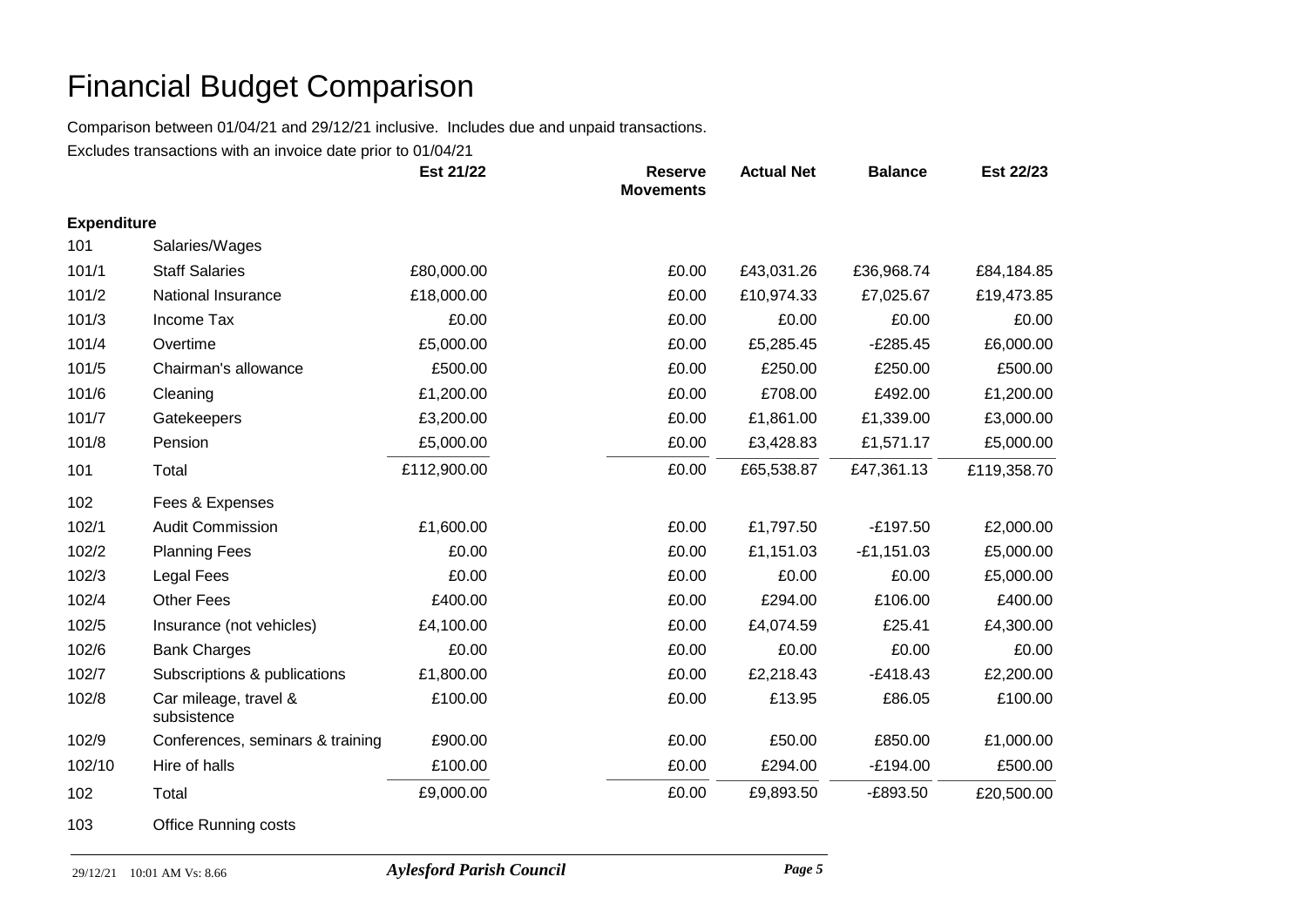Comparison between 01/04/21 and 29/12/21 inclusive. Includes due and unpaid transactions.

|       |                                                   | Est 21/22  | <b>Reserve</b><br><b>Movements</b> | <b>Actual Net</b> | <b>Balance</b> | Est 22/23  |
|-------|---------------------------------------------------|------------|------------------------------------|-------------------|----------------|------------|
| 103/1 | Office Building, Rates and<br>Security            | £7,600.00  | £0.00                              | £7,612.69         | $-£12.69$      | £8,000.00  |
| 103/2 | Water                                             | £250.00    | £0.00                              | £0.00             | £250.00        | £300.00    |
| 103/3 | Electricity & Gas                                 | £1,350.00  | £0.00                              | £801.82           | £548.18        | £1,350.00  |
| 103/4 | Telephones & Broadband                            | £1,800.00  | £0.00                              | £911.11           | £888.89        | £1,800.00  |
| 103/5 | Postage                                           | £200.00    | £0.00                              | £0.00             | £200.00        | £200.00    |
| 103/6 | <b>Computer Maintenance/Support</b>               | £1,400.00  | £0.00                              | £1,450.77         | $-£50.77$      | £2,000.00  |
| 103/7 | <b>Office Equipment</b>                           | £100.00    | £0.00                              | £1,432.65         | $-E1,332.65$   | £500.00    |
| 103/8 | Stationery & Photocopying                         | £1,000.00  | £0.00                              | £1,123.83         | $-E123.83$     | £1,500.00  |
| 103/9 | Safety Checks Maintenance<br>Contract             | £0.00      | £0.00                              | £0.00             | £0.00          | £1,500.00  |
| 103   | Total                                             | £13,700.00 | £0.00                              | £13,332.87        | £367.13        | £17,150.00 |
| 104   | <b>Vehicle Costs</b>                              |            |                                    |                   |                |            |
| 104/1 | Maintenance & Repairs                             | £800.00    | £0.00                              | £1,022.63         | $-E222.63$     | £1,000.00  |
| 104/2 | Insurance                                         | £1,300.00  | £0.00                              | £89.24            | £1,210.76      | £800.00    |
| 104/3 | Vehicle Tax                                       | £700.00    | £0.00                              | £550.00           | £150.00        | £400.00    |
| 104/4 | Fuel                                              | £1,200.00  | £0.00                              | £826.31           | £373.69        | £1,000.00  |
| 104   | Total                                             | £4,000.00  | £0.00                              | £2,488.18         | £1,511.82      | £3,200.00  |
| 105   | Rates (Not Office)                                |            |                                    |                   |                |            |
| 105/1 | <b>TH Changing Rooms</b>                          | £300.00    | £0.00                              | £324.35           | $-E24.35$      | £400.00    |
| 105   | Total                                             | £300.00    | £0.00                              | £324.35           | $-E24.35$      | £400.00    |
| 106   | Maintenance/Equipment                             |            |                                    |                   |                |            |
| 106/1 | <b>General Materials inc</b><br>clothing, repairs | £1,500.00  | £0.00                              | £816.75           | £683.25        | £2,000.00  |
| 106/2 | Fuel - Mowers & Strimmers etc                     | £500.00    | £0.00                              | £528.07           | $-E28.07$      | £700.00    |
|       |                                                   |            |                                    |                   |                |            |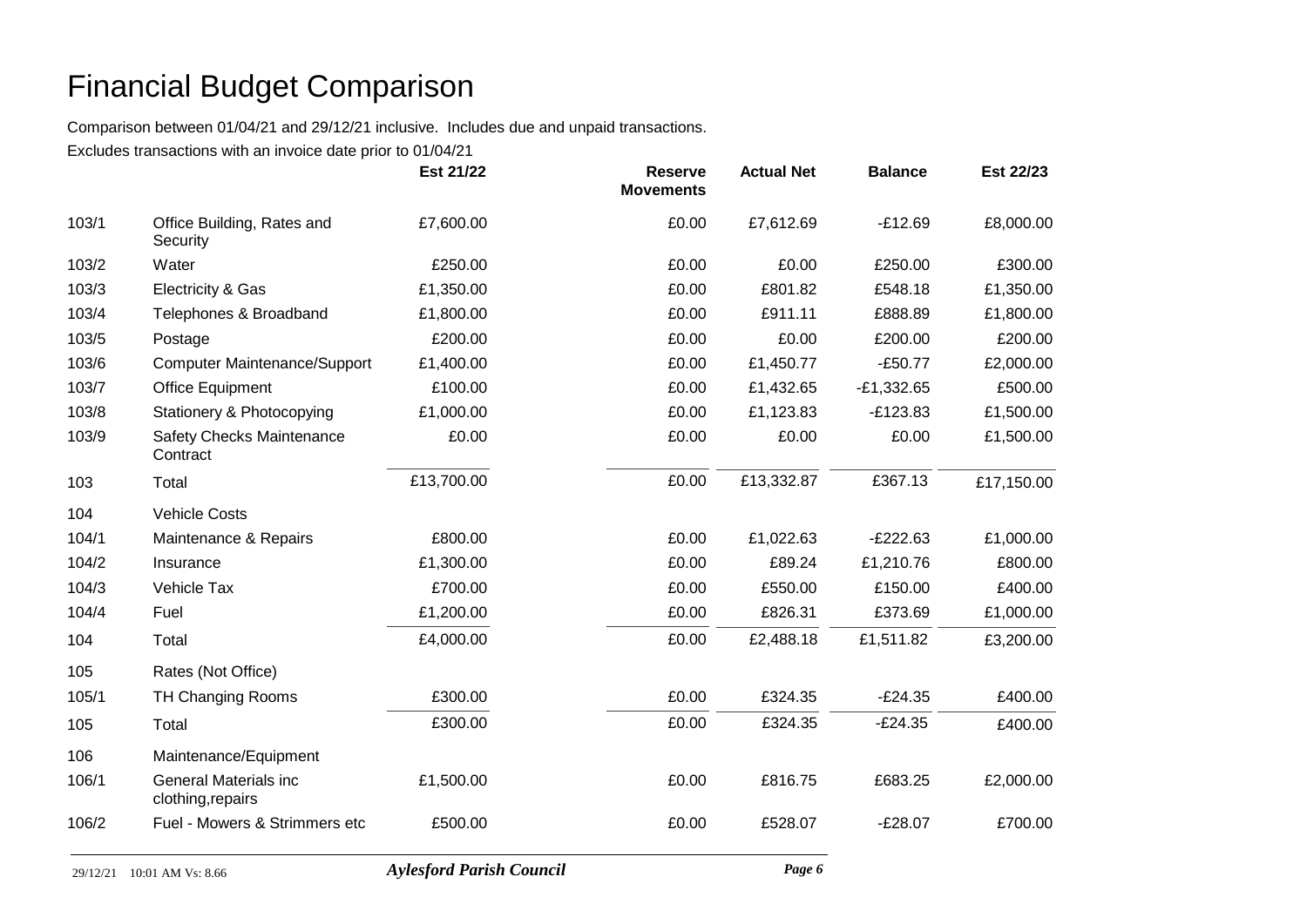Comparison between 01/04/21 and 29/12/21 inclusive. Includes due and unpaid transactions.

|       |                                    | Est 21/22 | <b>Reserve</b><br><b>Movements</b> | <b>Actual Net</b> | <b>Balance</b> | Est 22/23  |
|-------|------------------------------------|-----------|------------------------------------|-------------------|----------------|------------|
| 106/3 | Maintenance & Servicing            | £1,500.00 | £0.00                              | £1,702.94         | $-E202.94$     | £1,600.00  |
| 106/4 | Mower Insurance                    | £500.00   | £0.00                              | £0.00             | £500.00        | £300.00    |
| 106   | Total                              | £4,000.00 | £0.00                              | £3,047.76         | £952.24        | £4,600.00  |
| 107   | <b>Donations</b>                   |           |                                    |                   |                |            |
| 107/1 | Section 137                        | £3,000.00 | £0.00                              | £1,500.00         | £1,500.00      | £4,000.00  |
| 107   | Total                              | £3,000.00 | £0.00                              | £1,500.00         | £1,500.00      | £4,000.00  |
| 108   | <b>Building Structural Repairs</b> |           |                                    |                   |                |            |
| 108/1 | <b>Tunbury Hall Changing Rooms</b> | £300.00   | £0.00                              | £0.00             | £300.00        | £300.00    |
| 108   | Total                              | £300.00   | £0.00                              | £0.00             | £300.00        | £300.00    |
| 109   | <b>CCTV Running Costs</b>          | £700.00   | £0.00                              | £730.00           | $-£30.00$      | £1,000.00  |
| 110   | Miscellaneous/Contingency          | £3,000.00 | £0.00                              | £728.86           | £2,271.14      | £3,000.00  |
| 111   | <b>Election Fees</b>               | £0.00     | £0.00                              | £0.00             | £0.00          | £0.00      |
| 112   | Security                           | £0.00     | £0.00                              | £307.00           | $-£307.00$     | £0.00      |
| 113   | <b>GM Insurance Purchase</b>       | £0.00     | £0.00                              | £0.00             | £0.00          | £0.00      |
| 114   | <b>Eccles Car Park Lease</b>       | £2,000.00 | £0.00                              | £1,000.00         | £1,000.00      | £2,000.00  |
| 115   | Grants                             | £0.00     | £0.00                              | £0.00             | £0.00          | £10,000.00 |
| 608   | <b>Hall Grants</b>                 |           |                                    |                   |                |            |
| 608/1 | <b>AVCC</b>                        | £6,000.00 | £0.00                              | £6,000.00         | £0.00          | £0.00      |
| 608/2 | <b>Tunbury Hall</b>                | £3,852.99 | £0.00                              | £3,852.99         | £0.00          | £0.00      |
| 608/3 | <b>Blue Bell Hill</b>              | £2,836.15 | £0.00                              | £125.50           | £2,710.65      | £0.00      |
| 608/4 | St Alban's Church                  | £5,362.59 | £0.00                              | £3,362.59         | £2,000.00      | £0.00      |
| 608/5 | Walderslade Baptist Church         | £2,000.00 | £0.00                              | £2,828.00         | $-E828.00$     | £0.00      |
| 608/6 | <b>Eccles Church</b>               | £4,000.00 | £0.00                              | £0.00             | £4,000.00      | £0.00      |
| 608/7 | <b>Brassey Centre</b>              | £2,000.00 | £0.00                              | £0.00             | £2,000.00      | £0.00      |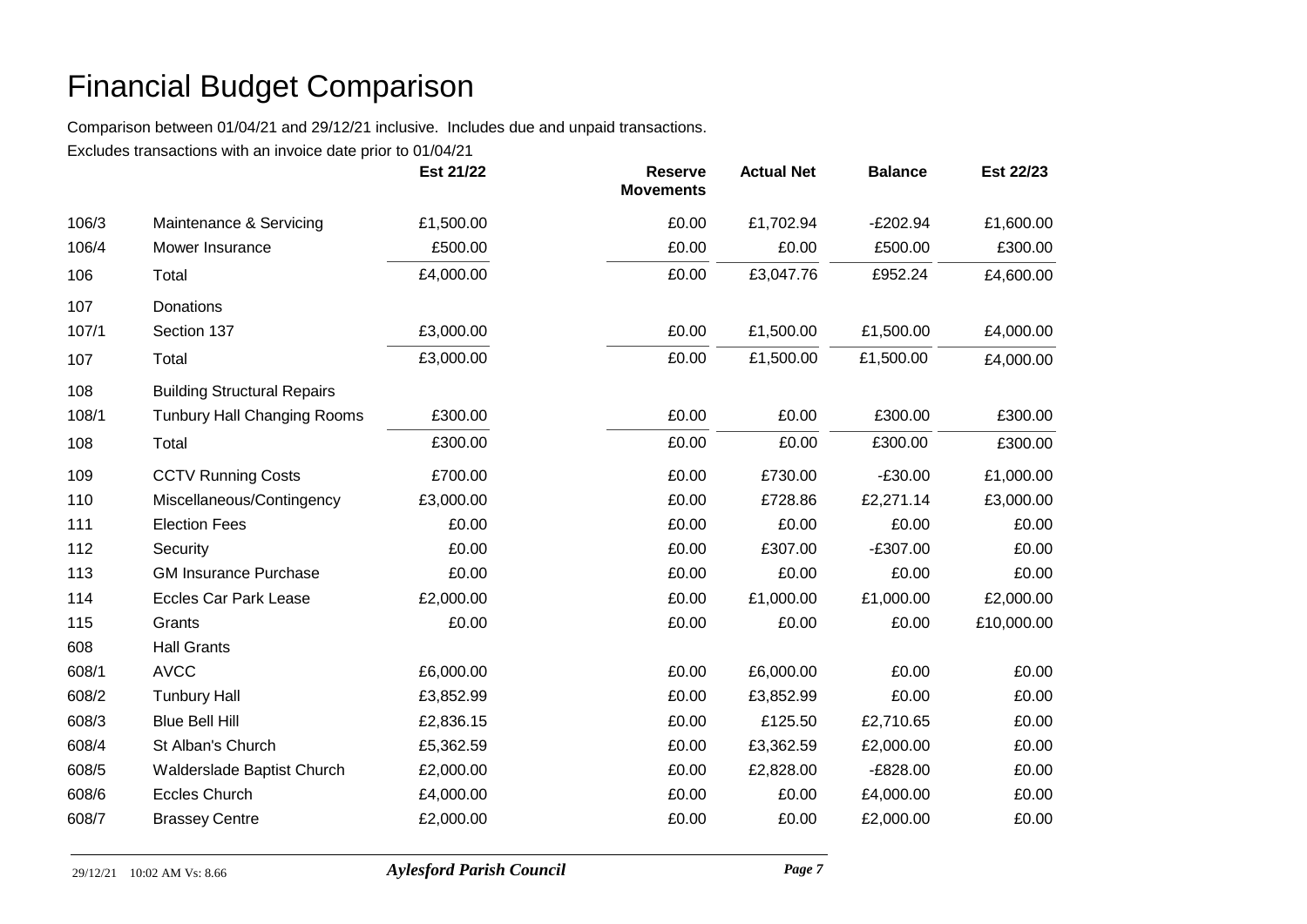Comparison between 01/04/21 and 29/12/21 inclusive. Includes due and unpaid transactions.

|                          |                      | Est 21/22   | <b>Reserve</b><br><b>Movements</b> | <b>Actual Net</b> | <b>Balance</b> | Est 22/23   |
|--------------------------|----------------------|-------------|------------------------------------|-------------------|----------------|-------------|
| 608                      | Total                | £26,051.73  | £0.00                              | £16,169.08        | £9,882.65      | £0.00       |
| 609                      | S:137 Grants         |             |                                    |                   |                |             |
| 609/1                    | <b>Cllr Fuller</b>   | £200.00     | £0.00                              | £0.00             | £200.00        | £0.00       |
| 609/2                    | Grant                | £400.00     | £0.00                              | £0.00             | £400.00        | £0.00       |
| 609/3                    | <b>Cllr Winnett</b>  | £400.00     | £0.00                              | £0.00             | £400.00        | £0.00       |
| 609/4                    | Grant                | £400.00     | £0.00                              | £0.00             | £400.00        | £0.00       |
| 609/5                    | Cllr Oyewusi         | £391.19     | £0.00                              | £0.00             | £391.19        | £0.00       |
| 609/6                    | <b>Cllr Sullivan</b> | £400.00     | £0.00                              | £27.95            | £372.05        | £0.00       |
| 609/7                    | <b>Cllr Smith</b>    | £400.00     | £0.00                              | £27.95            | £372.05        | £0.00       |
| 609/8                    | <b>Cllr Gledhill</b> | £400.00     | £0.00                              | £0.00             | £400.00        | £0.00       |
| 609/9                    | <b>Cllr Base</b>     | £400.00     | £0.00                              | £0.00             | £400.00        | £0.00       |
| 609/10                   | <b>Cllr Rillie</b>   | £400.00     | £0.00                              | £20.00            | £380.00        | £0.00       |
| 609/11                   | Cllr Balcombe        | £400.00     | £0.00                              | £20.00            | £380.00        | £0.00       |
| 609/12                   | <b>Cllr Mrs Gadd</b> | £372.48     | £0.00                              | £20.00            | £352.48        | £0.00       |
| 609/13                   | <b>Cllr Williams</b> | £400.00     | £0.00                              | £20.00            | £380.00        | £0.00       |
| 609/14                   | Cllr Mrs Papagno     | £400.00     | £0.00                              | £0.00             | £400.00        | £0.00       |
| 609/15                   | Cllr Ms Dorrington   | £400.00     | £0.00                              | £0.00             | £400.00        | £0.00       |
| 609/16                   | <b>Cllr Walker</b>   | £400.00     | £0.00                              | £20.00            | £380.00        | £0.00       |
| 609/17                   | <b>Cllr Hammond</b>  | £400.00     | £0.00                              | £0.00             | £400.00        | £0.00       |
| 609/18                   | <b>Cllr Shelley</b>  | £200.00     | £0.00                              | £0.00             | £200.00        | £0.00       |
| 609/19                   | <b>Cllr Ludlow</b>   | £400.00     | £0.00                              | £0.00             | £400.00        | £0.00       |
| 609/20                   | <b>Cllr Beadle</b>   | £400.00     | £0.00                              | £0.00             | £400.00        | £0.00       |
| 609                      | Total                | £7,563.67   | £0.00                              | £155.90           | £7,407.77      | £0.00       |
| <b>Total Expenditure</b> |                      | £186,515.40 | £0.00                              | £115,216.37       | £71,299.03     | £185,508.70 |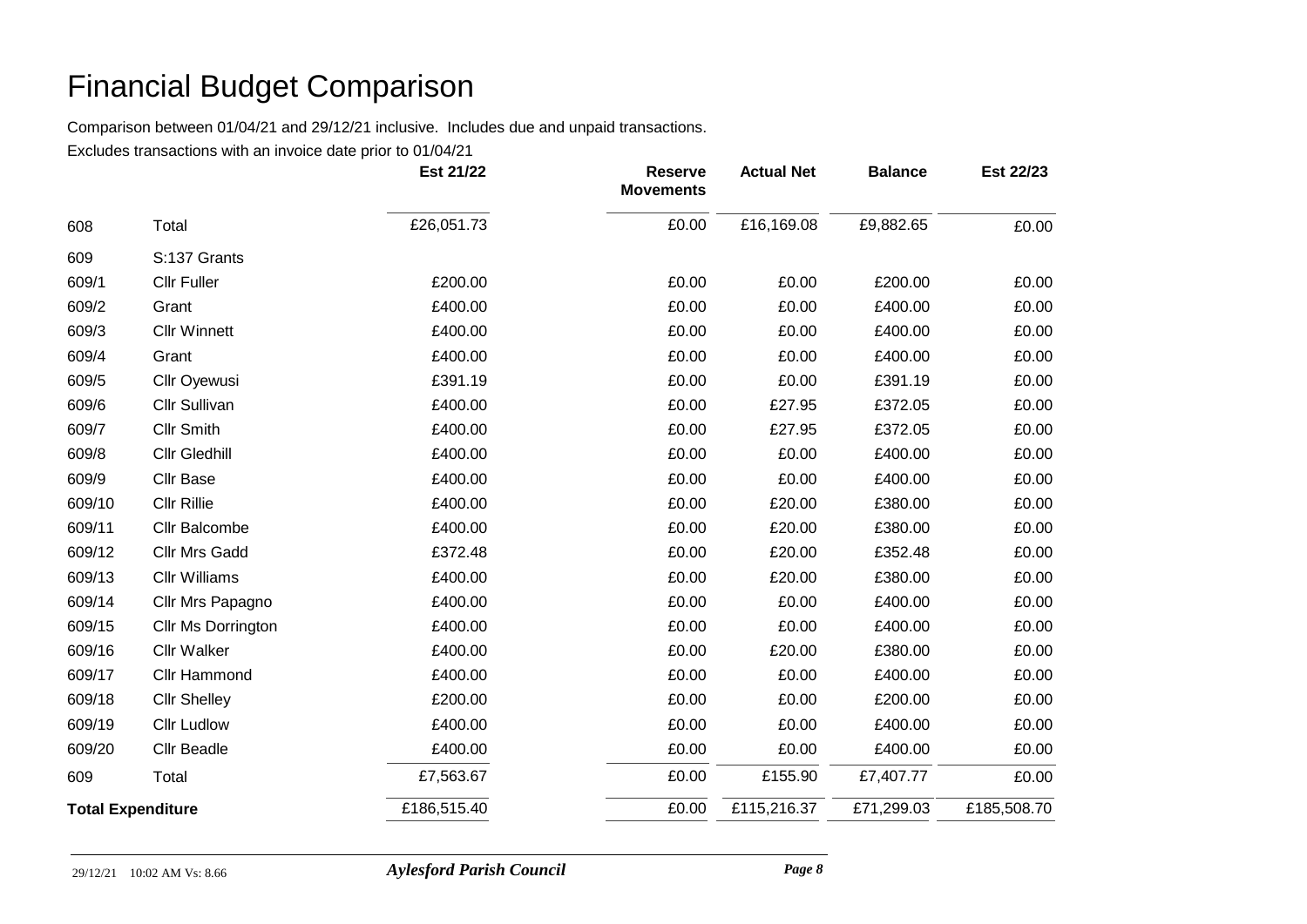Comparison between 01/04/21 and 29/12/21 inclusive. Includes due and unpaid transactions.

|               |                                   | Est 21/22                       | <b>Reserve</b><br><b>Movements</b> | <b>Actual Net</b> | <b>Balance</b> | Est 22/23  |
|---------------|-----------------------------------|---------------------------------|------------------------------------|-------------------|----------------|------------|
|               | <b>Recreation &amp; Amenities</b> |                                 |                                    |                   |                |            |
| <b>Income</b> |                                   |                                 |                                    |                   |                |            |
| 1201          | Allotments                        |                                 |                                    |                   |                |            |
| 1201/1        | <b>Aylesford Allotments</b>       | £1,000.00                       | £0.00                              | £768.00           | $-E232.00$     | £1,100.00  |
| 1201/2        | <b>Eccles Allotments</b>          | £1,200.00                       | £0.00                              | £690.50           | $-E509.50$     | £1,320.00  |
| 1201/3        | <b>Aylesford Deposits</b>         | £0.00                           | £0.00                              | £300.00           | £300.00        | £0.00      |
| 1201/4        | <b>Eccles Deposits</b>            | £0.00                           | £0.00                              | £60.00            | £60.00         | £0.00      |
| 1201          | Total                             | £2,200.00                       | £0.00                              | £1,818.50         | $-£381.50$     | £2,420.00  |
| 1202          | <b>Recreation Grounds</b>         |                                 |                                    |                   |                |            |
| 1202/1        | Aylesford (Forstal)               |                                 |                                    |                   |                |            |
| 1202/1/1      | <b>Hire Fees</b>                  | £1,000.00                       | £0.00                              | £1,700.00         | £700.00        | £1,000.00  |
| 1202/1        | Total                             | £1,000.00                       | £0.00                              | £1,700.00         | £700.00        | £1,000.00  |
| 1202/2        | Eccles                            |                                 |                                    |                   |                |            |
| 1202/2/1      | <b>Hire Fees</b>                  | £0.00                           | £0.00                              | £0.00             | £0.00          | £0.00      |
| 1202/2        | Total                             | £0.00                           | £0.00                              | £0.00             | £0.00          | £0.00      |
| 1202/3        | Ferryfield                        |                                 |                                    |                   |                |            |
| 1202/3/1      | <b>Hire Fees</b>                  | £0.00                           | £0.00                              | £0.00             | £0.00          | £0.00      |
| 1202/3        | Total                             | £0.00                           | £0.00                              | £0.00             | £0.00          | £0.00      |
| 1202/4        | Tunbury                           | £0.00                           | £0.00                              | £6.00             | £6.00          | £0.00      |
| 1202/5        | <b>Blue Bell Hill</b>             |                                 |                                    |                   |                |            |
| 1202/5/1      | <b>Hire Fees</b>                  | £0.00                           | £0.00                              | £0.00             | £0.00          | £0.00      |
| 1202/5        | Total                             | £0.00                           | £0.00                              | £0.00             | £0.00          | £0.00      |
| 1202          | Total                             | £1,000.00                       | £0.00                              | £1,706.00         | £706.00        | £1,000.00  |
| 1203          | Precept                           | £42,000.00                      | £0.00                              | £42,000.00        | £0.00          | £43,780.00 |
|               | 29/12/21 10:02 AM Vs: 8.66        | <b>Aylesford Parish Council</b> |                                    | Page 9            |                |            |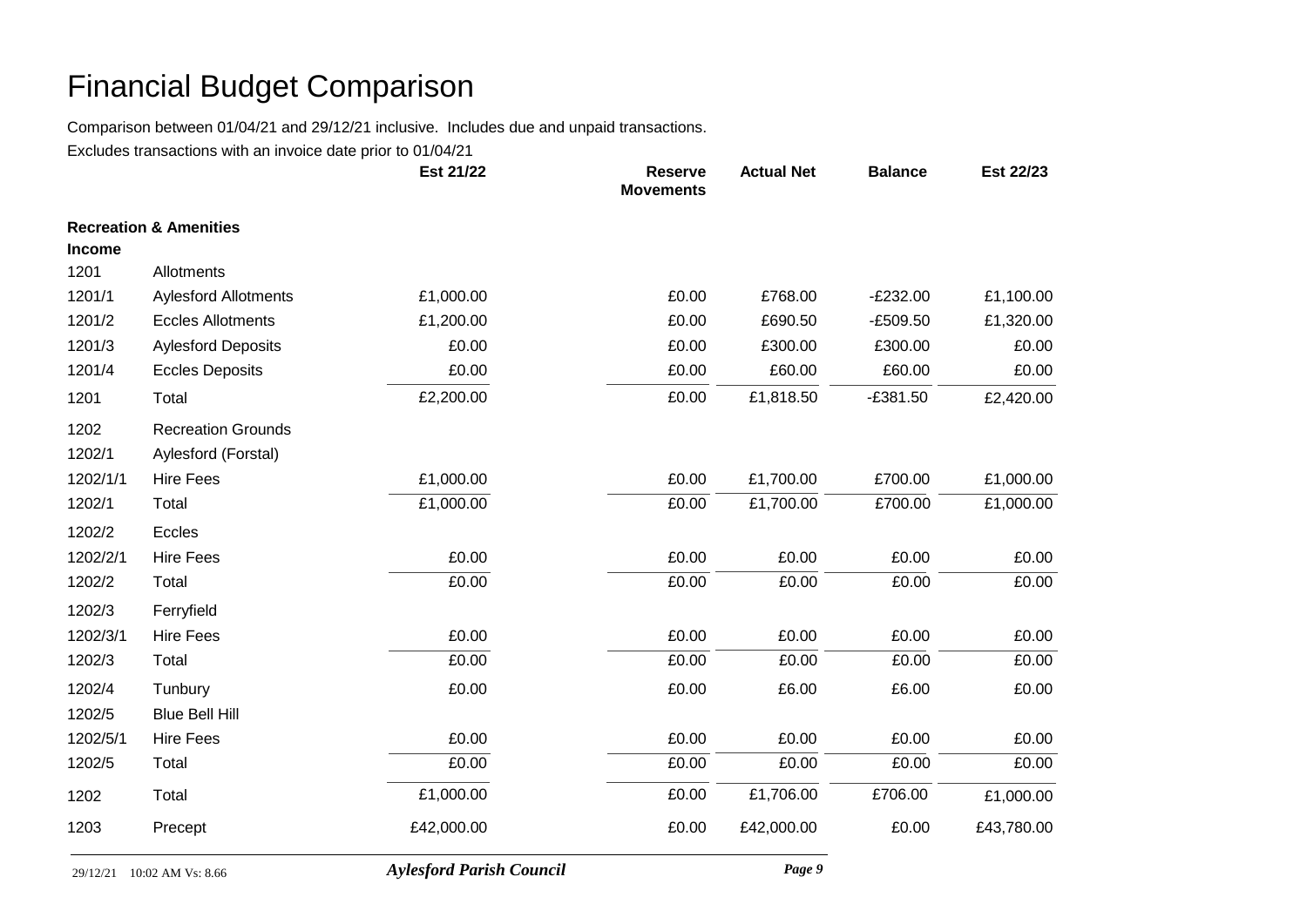Comparison between 01/04/21 and 29/12/21 inclusive. Includes due and unpaid transactions.

|                     |                      | Est 21/22  | Reserve<br><b>Movements</b> | <b>Actual Net</b> | <b>Balance</b> | Est 22/23  |
|---------------------|----------------------|------------|-----------------------------|-------------------|----------------|------------|
| 1205                | <b>Miscellaneous</b> | £0.00      | £0.00                       | £2,000.00         | £2,000.00      | £0.00      |
| 1206                | Christmas Lights     | £1,000.00  | £0.00                       | £0.00             | $-E1,000.00$   | £1,000.00  |
| <b>Total Income</b> |                      | £46,200.00 | £0.00                       | £47.524.50        | £1.324.50      | £48,200.00 |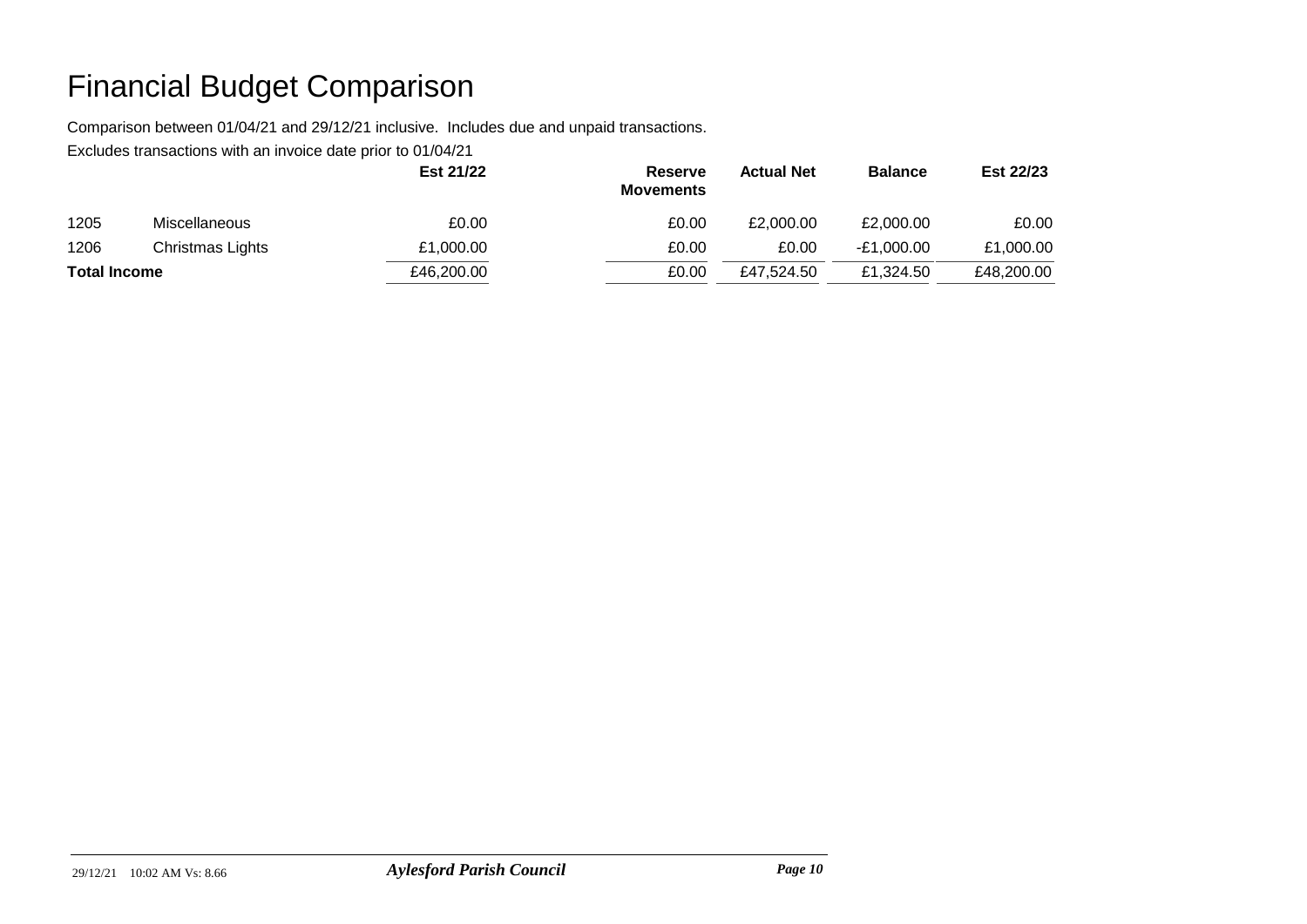Comparison between 01/04/21 and 29/12/21 inclusive. Includes due and unpaid transactions.

|                    |                                                           | Est 21/22 | <b>Reserve</b><br><b>Movements</b> | <b>Actual Net</b> | <b>Balance</b> | Est 22/23 |
|--------------------|-----------------------------------------------------------|-----------|------------------------------------|-------------------|----------------|-----------|
| <b>Expenditure</b> |                                                           |           |                                    |                   |                |           |
| 201                | Allotments                                                |           |                                    |                   |                |           |
| 201/1              | <b>Aylesford Allotments</b>                               |           |                                    |                   |                |           |
| 201/1/1            | Water, Rent etc                                           | £1,200.00 | £0.00                              | £130.50           | £1,069.50      | £1,200.00 |
| 201/1/2            | <b>Contracted Grass Cutting</b>                           | £1,000.00 | £0.00                              | £360.00           | £640.00        | £1,200.00 |
| 201/1              | Total                                                     | £2,200.00 | £0.00                              | £490.50           | £1,709.50      | £2,400.00 |
| 201/2              | <b>Eccles Allotments</b>                                  |           |                                    |                   |                |           |
| 201/2/1            | Water, Rent etc                                           | £1,300.00 | £0.00                              | £555.00           | £745.00        | £1,300.00 |
| 201/2/2            | <b>Contracted Grass Cutting</b>                           | £1,200.00 | £0.00                              | £480.00           | £720.00        | £1,200.00 |
| 201/2              | Total                                                     | £2,500.00 | £0.00                              | £1,035.00         | £1,465.00      | £2,500.00 |
| 201/3              | <b>Aylesford Deposit Refunds</b>                          | £0.00     | £0.00                              | £0.00             | £0.00          | £0.00     |
| 201/4              | <b>Eccles Deposit Refunds</b>                             | £0.00     | £0.00                              | £0.00             | £0.00          | £0.00     |
| 201                | Total                                                     | £4,700.00 | £0.00                              | £1,525.50         | £3,174.50      | £4,900.00 |
| 202                | <b>Recreation Grounds</b>                                 |           |                                    |                   |                |           |
| 202/1              | Aylesford (Forstal)                                       |           |                                    |                   |                |           |
| 202/1/1            | General Maintenance incl play<br>equipment                | £800.00   | £0.00                              | £544.40           | £255.60        | £1,000.00 |
| 202/1/2            | <b>Contracted Grass Maintenance</b>                       | £2,000.00 | £0.00                              | £1,988.96         | £11.04         | £2,000.00 |
| 202/1              | Total                                                     | £2,800.00 | £0.00                              | £2,533.36         | £266.64        | £3,000.00 |
| 202/2              | Eccles                                                    |           |                                    |                   |                |           |
| 202/2/1            | General maintenance incl water,<br>play equipment & clock | £800.00   | £0.00                              | £574.15           | £225.85        | £1,500.00 |
| 202/2/2            | <b>Contracted Grass maintenance</b>                       | £5,200.00 | £0.00                              | £4,830.45         | £369.55        | £3,000.00 |
| 202/2              | Total                                                     | £6,000.00 | £0.00                              | £5,404.60         | £595.40        | £4,500.00 |
| 202/3              | Ferryfield                                                |           |                                    |                   |                |           |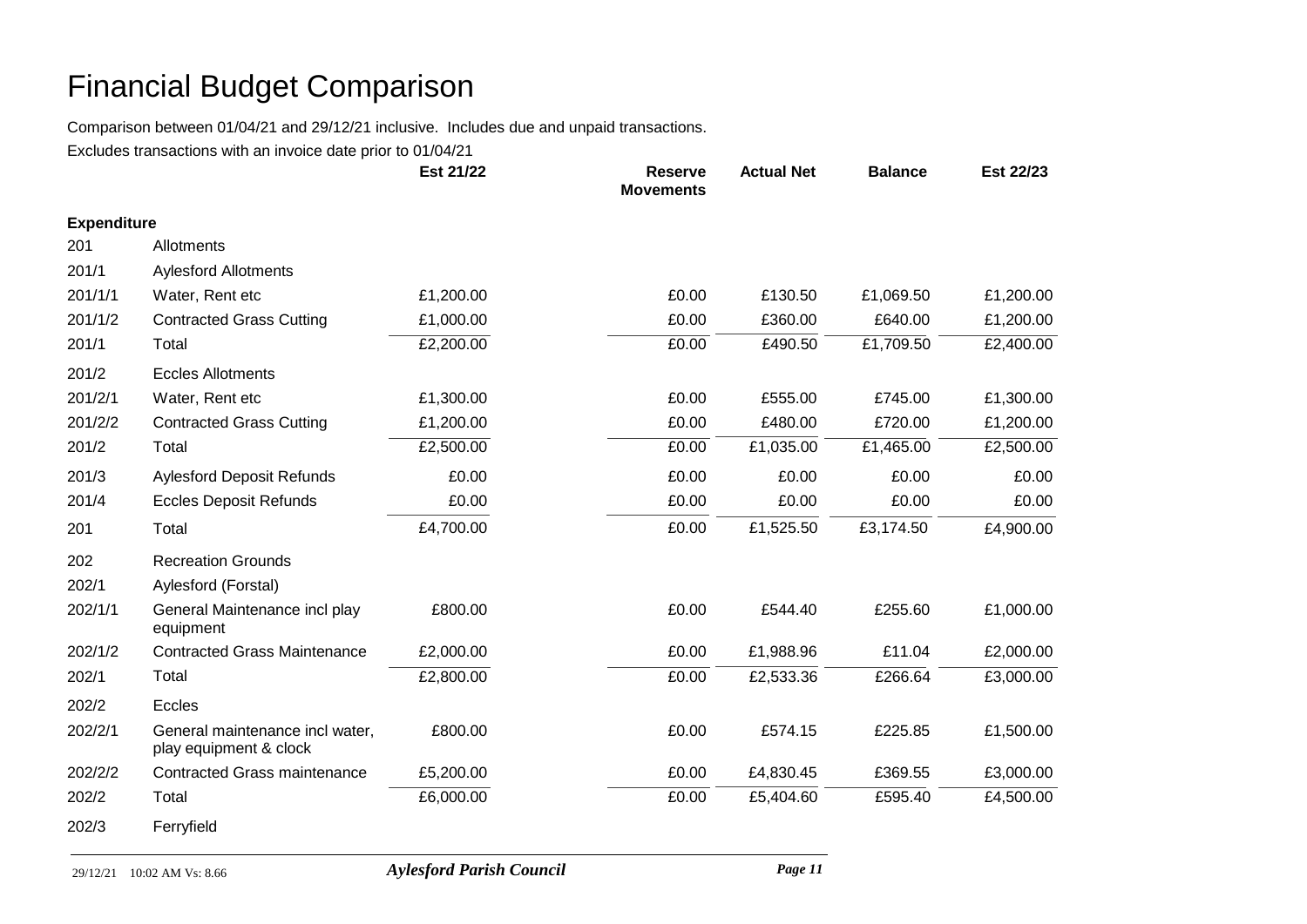Comparison between 01/04/21 and 29/12/21 inclusive. Includes due and unpaid transactions.

|         |                                              | Est 21/22  | <b>Reserve</b><br><b>Movements</b> | <b>Actual Net</b> | <b>Balance</b> | Est 22/23  |
|---------|----------------------------------------------|------------|------------------------------------|-------------------|----------------|------------|
| 202/3/1 | General maintenance incl play<br>equipment   | £500.00    | £0.00                              | £1,129.40         | $-E629.40$     | £1,200.00  |
| 202/3/2 | <b>Contracted Grass maintenance</b>          | £2,800.00  | £0.00                              | £2,613.10         | £186.90        | £3,350.00  |
| 202/3   | Total                                        | £3,300.00  | £0.00                              | £3,742.50         | $-E442.50$     | £4,550.00  |
| 202/4   | The Hollow                                   |            |                                    |                   |                |            |
| 202/4/1 | General maintenance incl play<br>equipment   | £200.00    | £0.00                              | £124.40           | £75.60         | £500.00    |
| 202/4/2 | <b>Contracted Grass maintenance</b>          | £1,500.00  | £0.00                              | £1,800.00         | $-E300.00$     | £2,000.00  |
| 202/4   | Total                                        | £1,700.00  | £0.00                              | £1,924.40         | $-E224.40$     | £2,500.00  |
| 202/5   | Tunbury                                      |            |                                    |                   |                |            |
| 202/5/1 | General maintenance incl play<br>equipment   | £500.00    | £0.00                              | £524.40           | $-E24.40$      | £1,100.00  |
| 202/5/2 | <b>Contracted Grass maintenance</b>          | £1,000.00  | £0.00                              | £741.82           | £258.18        | £1,000.00  |
| 202/5   | Total                                        | £1,500.00  | £0.00                              | £1,266.22         | £233.78        | £2,100.00  |
| 202/6   | Blue Bell Hill & Podkin                      |            |                                    |                   |                |            |
| 202/6/1 | Dew Pond General maintenance                 | £0.00      | £0.00                              | £0.00             | £0.00          | £300.00    |
| 202/6/2 | <b>BBH Recreation General</b><br>maintenance | £0.00      | £0.00                              | £178.00           | $-£178.00$     | £1,000.00  |
| 202/6/3 | <b>Contracted Grass maintenance</b>          | £300.00    | £0.00                              | £306.82           | $-£6.82$       | £350.00    |
| 202/6/4 | Podkin General Maintenance                   | £300.00    | £0.00                              | £45.00            | £255.00        | £300.00    |
| 202/6/5 | <b>Podkin Contracted Maintenance</b>         | £2,000.00  | £0.00                              | £1,412.95         | £587.05        | £2,000.00  |
| 202/6   | Total                                        | £2,600.00  | £0.00                              | £1,942.77         | £657.23        | £3,950.00  |
| 202     | Total                                        | £17,900.00 | £0.00                              | £16,813.85        | £1,086.15      | £20,600.00 |
| 203     | Mill Hall/Rose Cottage                       | £200.00    | £0.00                              | £180.00           | £20.00         | £250.00    |
| 204     | Old Bridge Gardens                           |            |                                    |                   |                |            |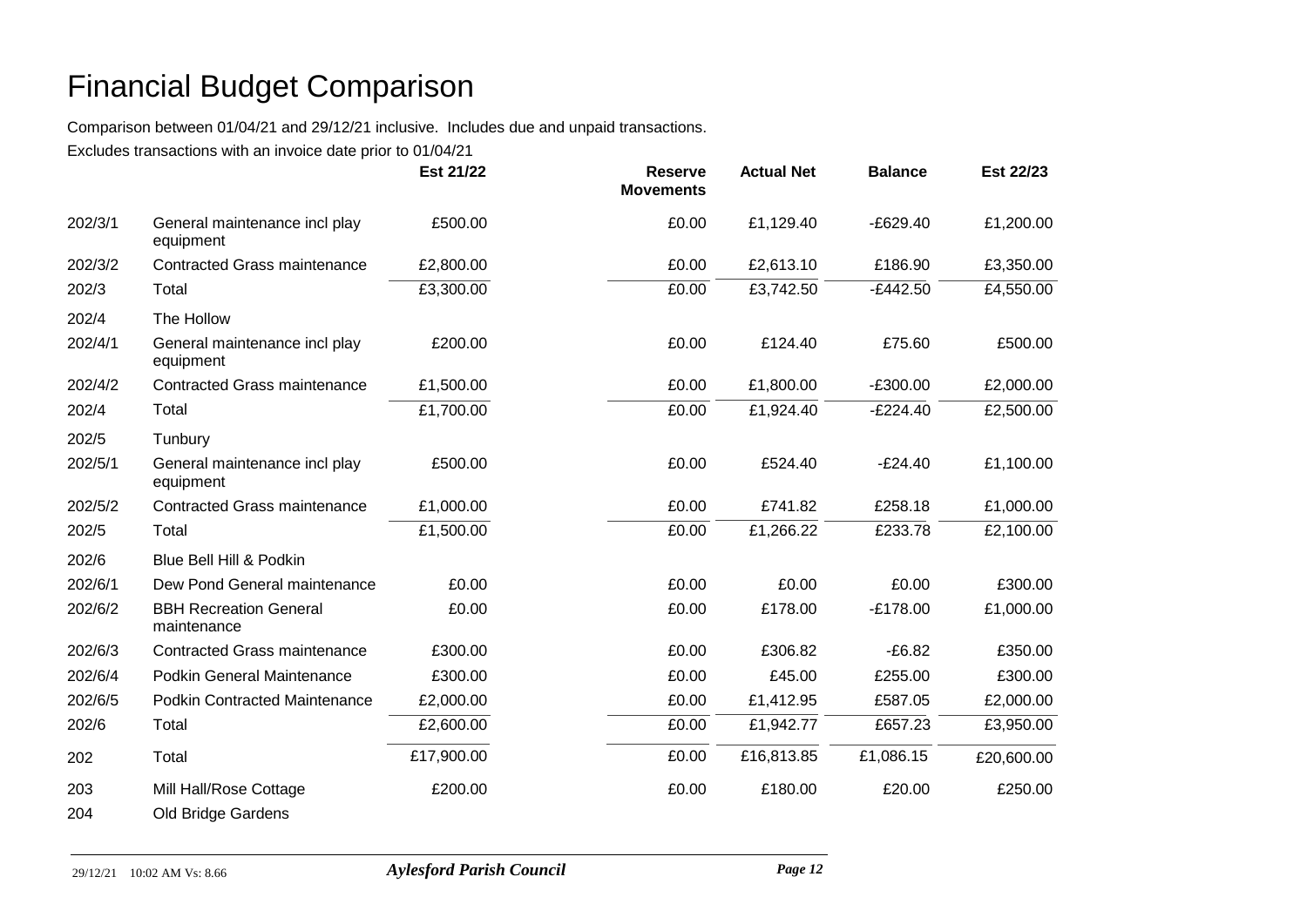Comparison between 01/04/21 and 29/12/21 inclusive. Includes due and unpaid transactions.

|                          |                                     | Est 21/22  | <b>Reserve</b><br><b>Movements</b> | <b>Actual Net</b> | <b>Balance</b> | Est 22/23  |
|--------------------------|-------------------------------------|------------|------------------------------------|-------------------|----------------|------------|
| 204/1                    | <b>Contracted Grass maintenance</b> | £0.00      | £0.00                              | £0.00             | £0.00          | £0.00      |
| 204/2                    | General maintenance                 | £0.00      | £0.00                              | £1,012.00         | $-E1,012.00$   | £500.00    |
| 204                      | Total                               | £0.00      | £0.00                              | £1,012.00         | $-E1,012.00$   | £500.00    |
| 205                      | St Marks Square                     |            |                                    |                   |                |            |
| 205/1                    | <b>Contractor Hedge Cutting</b>     | £500.00    | £0.00                              | £0.00             | £500.00        | £500.00    |
| 205                      | Total                               | £500.00    | £0.00                              | £0.00             | £500.00        | £500.00    |
| 206                      | <b>Bull Lane path</b>               |            |                                    |                   |                |            |
| 206/1                    | <b>Contracted Hedge Cutting</b>     | £900.00    | £0.00                              | £460.36           | £439.64        | £950.00    |
| 206                      | Total                               | £900.00    | £0.00                              | £460.36           | £439.64        | £950.00    |
| 207                      | <b>Yoakley Land</b>                 | £2,000.00  | £0.00                              | £240.00           | £1,760.00      | £2,000.00  |
| 208                      | <b>TMBC Playscheme</b>              | £500.00    | £0.00                              | £0.00             | £500.00        | £500.00    |
| 209                      | Miscellaneous/Contigency            | £2,000.00  | £0.00                              | £2,496.00         | $-E496.00$     | £4,000.00  |
| 210                      | <b>Special Projects</b>             |            |                                    |                   |                |            |
| 210/1                    | Christmas Lighting                  | £5,000.00  | £0.00                              | £1,087.00         | £3,913.00      | £5,000.00  |
| 210/2                    | <b>Tree Works</b>                   | £5,000.00  | £0.00                              | £1,140.00         | £3,860.00      | £6,000.00  |
| 210/3                    | <b>Grass Enhancement Schemes</b>    | £2,500.00  | £0.00                              | £0.00             | £2,500.00      | £3,000.00  |
| 210                      | Total                               | £12,500.00 | £0.00                              | £2,227.00         | £10,273.00     | £14,000.00 |
| <b>Total Expenditure</b> |                                     | £41,200.00 | £0.00                              | £24,954.71        | £16,245.29     | £48,200.00 |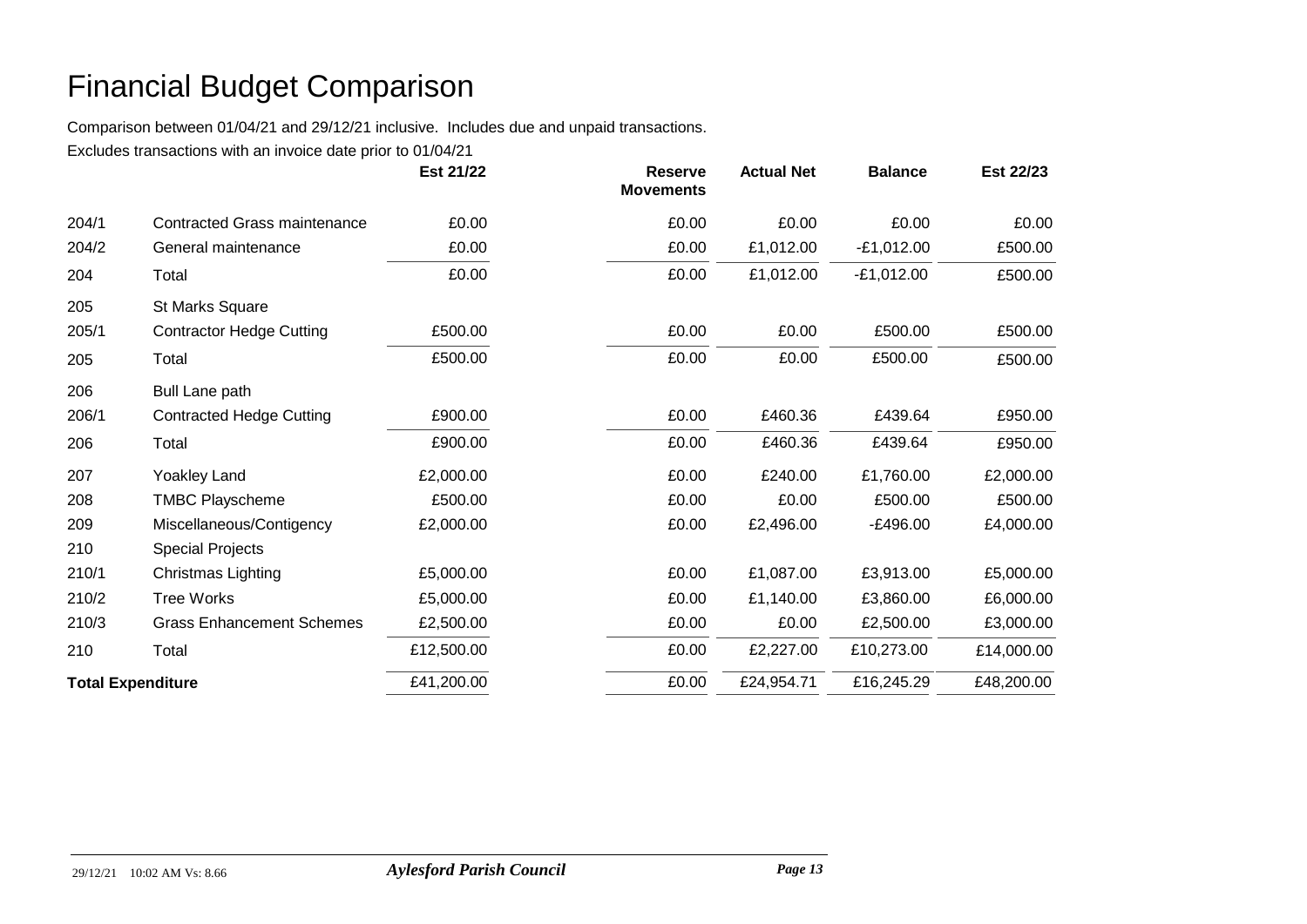Comparison between 01/04/21 and 29/12/21 inclusive. Includes due and unpaid transactions.

|                     |                                | Est 21/22  | <b>Reserve</b><br><b>Movements</b> | <b>Actual Net</b> | <b>Balance</b> | Est 22/23  |
|---------------------|--------------------------------|------------|------------------------------------|-------------------|----------------|------------|
| <b>Income</b>       | <b>Footways &amp; Lighting</b> |            |                                    |                   |                |            |
| 1301                | Precept                        | £10,800.00 | £0.00                              | £10,800.00        | £0.00          | £12,400.00 |
| 1303                | Miscellaneous                  | £0.00      | £0.00                              | £0.00             | £0.00          | £0.00      |
| <b>Total Income</b> |                                | £10,800.00 | £0.00                              | £10,800.00        | £0.00          | £12,400.00 |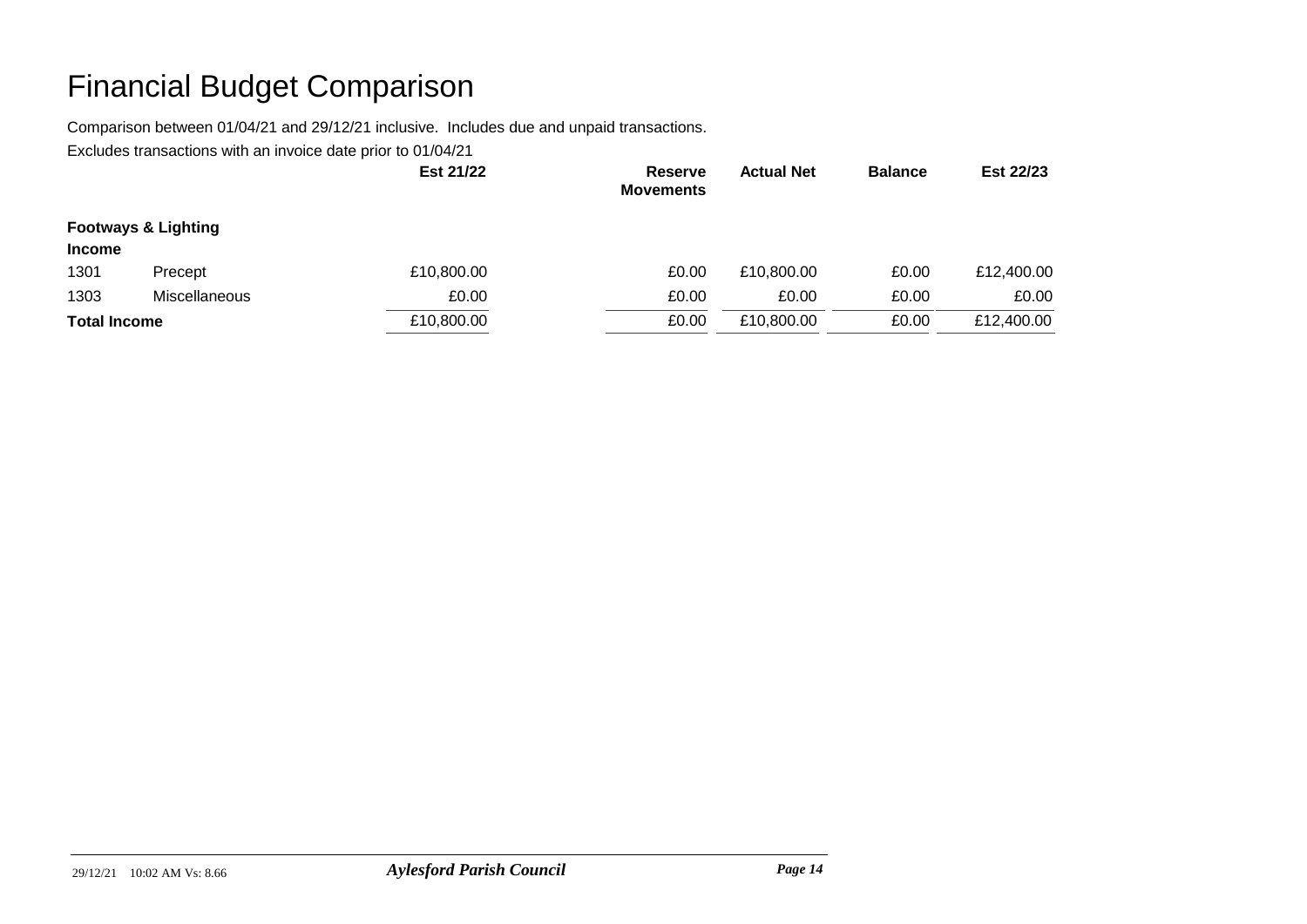Comparison between 01/04/21 and 29/12/21 inclusive. Includes due and unpaid transactions.

|                    |                               | Est 21/22  | <b>Reserve</b><br><b>Movements</b> | <b>Actual Net</b> | <b>Balance</b> | Est 22/23  |
|--------------------|-------------------------------|------------|------------------------------------|-------------------|----------------|------------|
| <b>Expenditure</b> |                               |            |                                    |                   |                |            |
| 301                | Footway Lighting              |            |                                    |                   |                |            |
| 301/1              | <b>Street Lighting Energy</b> | £3,600.00  | £0.00                              | £2,699.24         | £900.76        | £4,000.00  |
| 301/2              | Non routine repairs           | £2,500.00  | £0.00                              | £794.67           | £1,705.33      | £3,000.00  |
| 301/3              | Maintenance Contract          | £4,100.00  | £0.00                              | £4,332.59         | $-E232.59$     | £4,500.00  |
| 301                | Total                         | £10,200.00 | £0.00                              | £7,826.50         | £2,373.50      | £11,500.00 |
| 302                | Floodlighting                 |            |                                    |                   |                |            |
| 302/1              | <b>Church Tower</b>           | £400.00    | £0.00                              | £0.00             | £400.00        | £400.00    |
| 302                | Total                         | £400.00    | £0.00                              | £0.00             | £400.00        | £400.00    |
| 303                | <b>Flower Baskets</b>         | £200.00    | £0.00                              | £201.68           | -£1.68         | £500.00    |
| 304                | Contingency/Misc              | £0.00      | £0.00                              | £0.00             | £0.00          | £0.00      |
|                    | <b>Total Expenditure</b>      | £10,800.00 | £0.00                              | £8,028.18         | £2,771.82      | £12,400.00 |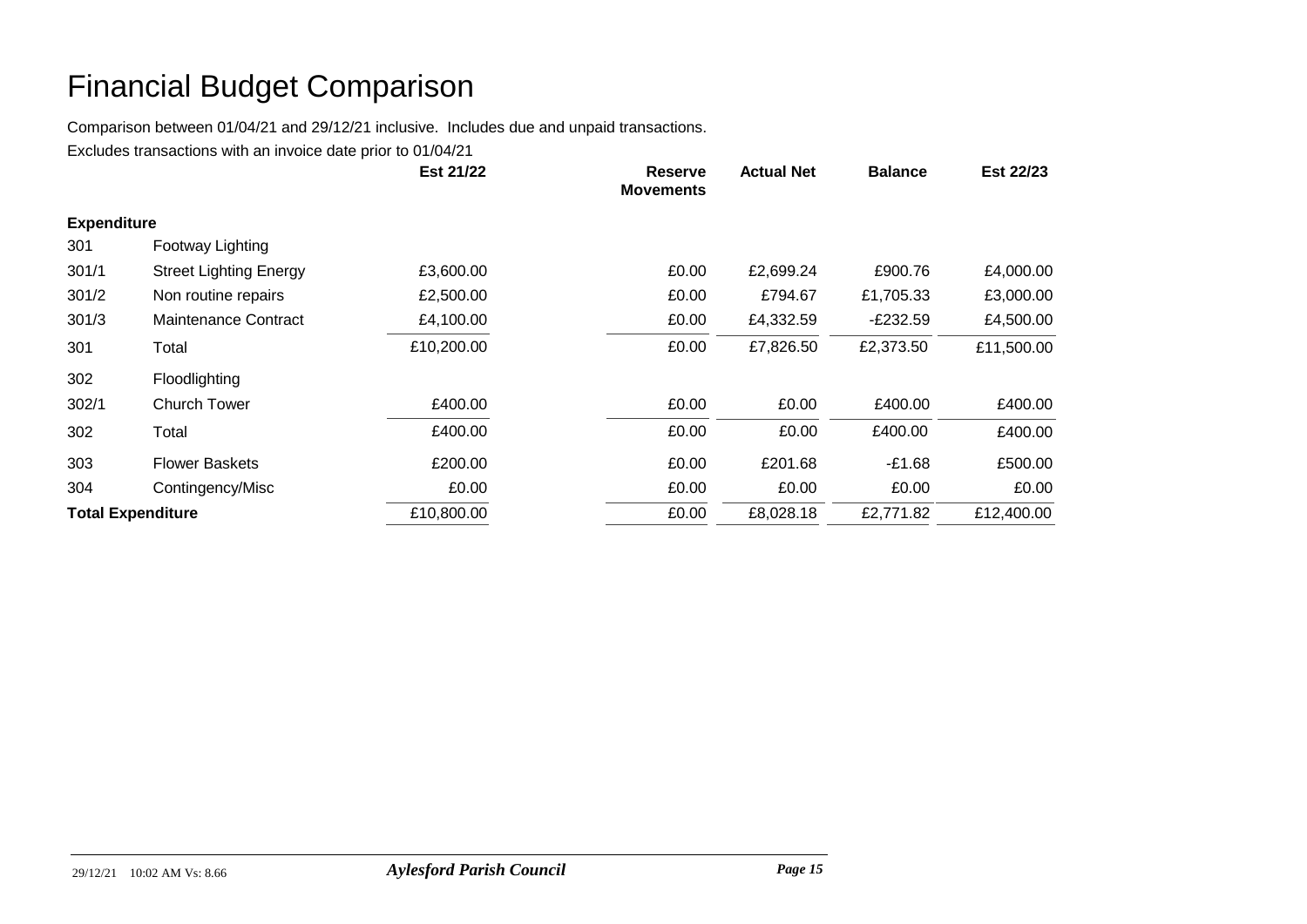Comparison between 01/04/21 and 29/12/21 inclusive. Includes due and unpaid transactions.

|                       |                      | Est 21/22  | <b>Reserve</b><br><b>Movements</b> | <b>Actual Net</b> | <b>Balance</b> | Est 22/23  |
|-----------------------|----------------------|------------|------------------------------------|-------------------|----------------|------------|
| <b>Burial Grounds</b> |                      |            |                                    |                   |                |            |
| <b>Income</b>         |                      |            |                                    |                   |                |            |
| 1401                  | Cemetery/Churchyard  |            |                                    |                   |                |            |
| 1401/1                | <b>Cemetery Fees</b> | £19,200.00 | £0.00                              | £13,270.00        | $-E5,930.00$   | £19,700.00 |
| 1401                  | Total                | £19,200.00 | £0.00                              | £13,270.00        | $-E5,930.00$   | £19,700.00 |
| 1403                  | Precept              | £0.00      | £0.00                              | £0.00             | £0.00          | £0.00      |
| <b>Total Income</b>   |                      | £19,200.00 | £0.00                              | £13,270.00        | $-E5,930.00$   | £19,700.00 |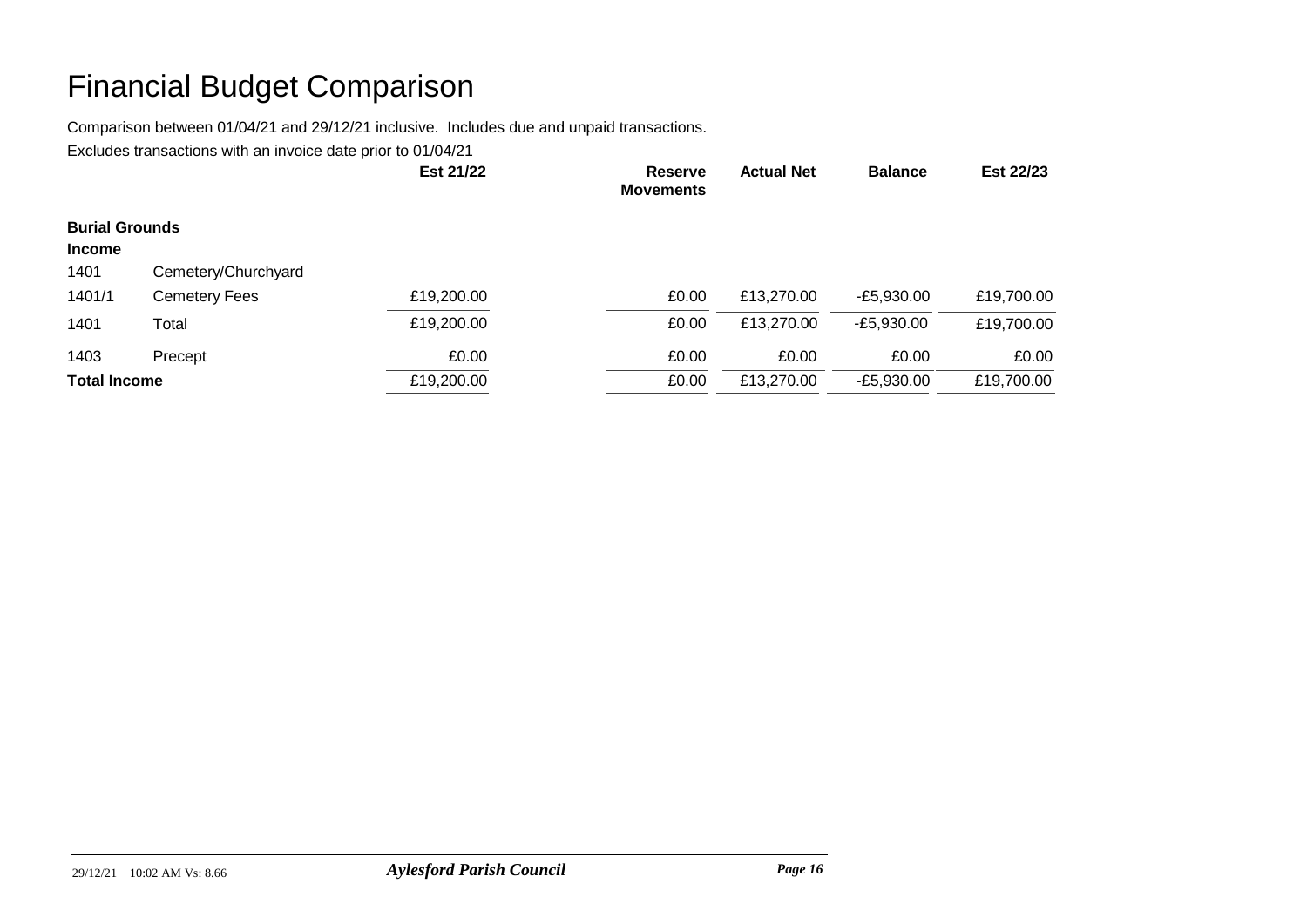Comparison between 01/04/21 and 29/12/21 inclusive. Includes due and unpaid transactions.

|                          |                      | Est 21/22  | <b>Reserve</b><br><b>Movements</b> | <b>Actual Net</b>   | <b>Balance</b> | Est 22/23  |
|--------------------------|----------------------|------------|------------------------------------|---------------------|----------------|------------|
| <b>Expenditure</b>       |                      |            |                                    |                     |                |            |
| 401                      | Cemetery             |            |                                    |                     |                |            |
| 401/1                    | General Maintenance  | £11,000.00 |                                    | £7,679.03<br>£0.00  | £3,320.97      | £11,000.00 |
| 401/2                    | <b>General Rates</b> | £1,200.00  |                                    | £727.00<br>£0.00    | £473.00        | £1,200.00  |
| 401/3                    | <b>Water Rates</b>   | £100.00    |                                    | £0.00<br>£6.27      | £93.73         | £100.00    |
| 401/4                    | Gatekeeper           | £1,300.00  |                                    | £0.00<br>£844.00    | £456.00        | £1,300.00  |
| 401/5                    | <b>Trade Refuse</b>  | £1,600.00  |                                    | £0.00<br>£1,216.50  | £383.50        | £1,600.00  |
| 401/6                    | Contract maintenance | £4,000.00  |                                    | £0.00<br>£4,300.00  | -£300.00       | £4,300.00  |
| 401                      | Total                | £19,200.00 |                                    | £14,772.80<br>£0.00 | £4,427.20      | £19,500.00 |
| 402                      | Churchyard           |            |                                    |                     |                |            |
| 402/1                    | General Maintenance  | £0.00      |                                    | £0.00<br>£35.00     | $-£35.00$      | £200.00    |
| 402                      | Total                | £0.00      |                                    | £0.00<br>£35.00     | $-£35.00$      | £200.00    |
| <b>Total Expenditure</b> |                      | £19,200.00 |                                    | £0.00<br>£14,807.80 | £4,392.20      | £19,700.00 |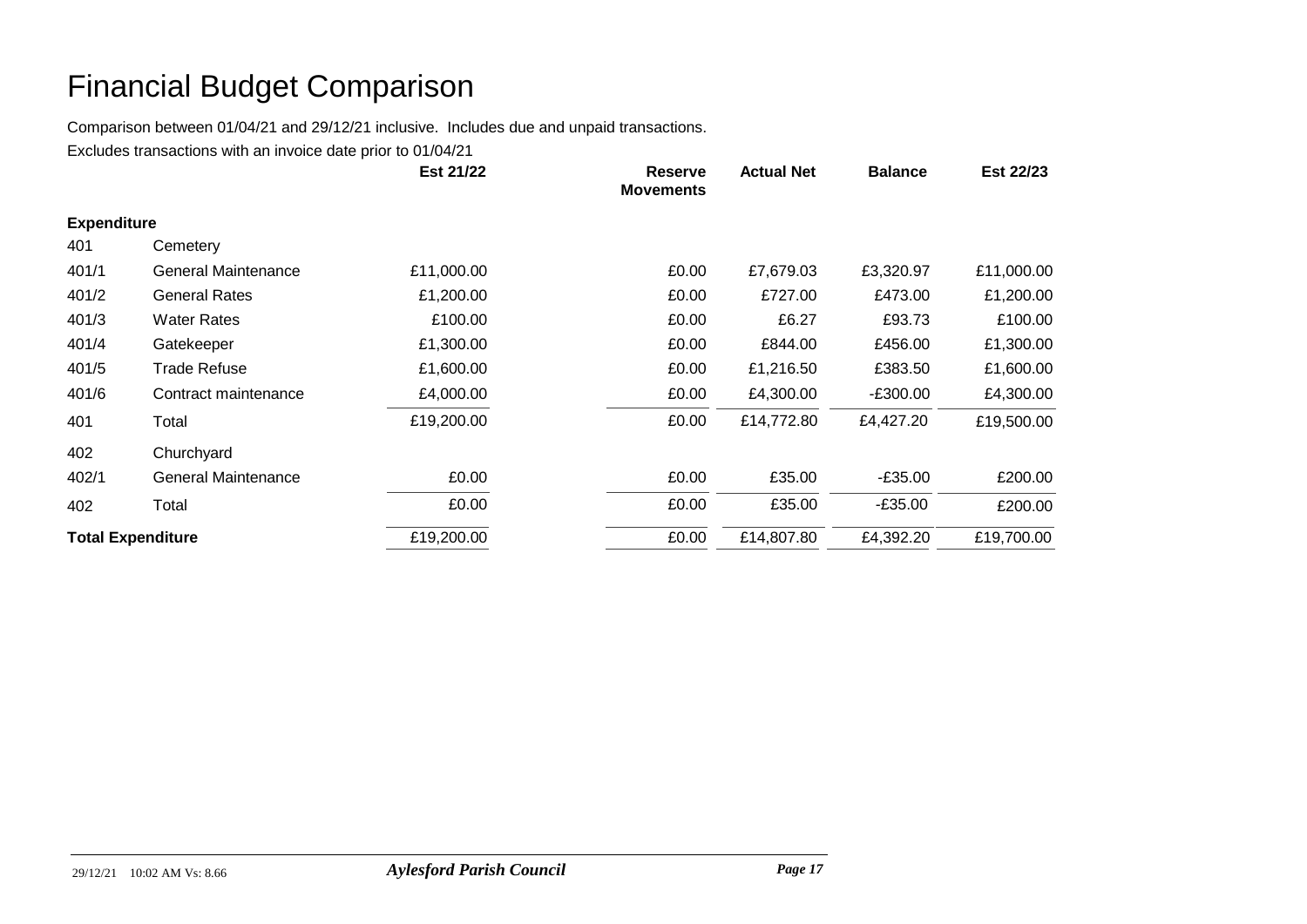Comparison between 01/04/21 and 29/12/21 inclusive. Includes due and unpaid transactions.

|                    |                                                  | Est 21/22 | <b>Reserve</b><br><b>Movements</b> | <b>Actual Net</b> | <b>Balance</b> | Est 22/23  |
|--------------------|--------------------------------------------------|-----------|------------------------------------|-------------------|----------------|------------|
|                    | <b>Earmarked Reserves</b>                        |           |                                    |                   |                |            |
| <b>Expenditure</b> |                                                  |           |                                    |                   |                |            |
| 601                | Loans Fund 0.00                                  | £0.00     | £0.00                              | £0.00             | £0.00          | £0.00      |
| 602                | Special Projects Total 62455                     |           |                                    |                   |                |            |
| 602/1              | Special Projects 35,455                          | £0.00     | £0.00                              | £0.00             | £0.00          | £2,672.42  |
| 602/2              | Office Drainage 0.00                             | £0.00     | £0.00                              | £0.00             | £0.00          | £0.00      |
| 602/3              | <b>Fostal Play Surfacing</b>                     |           |                                    |                   |                |            |
| 602/3/1            | <b>Forstal Allotments Water Pipe</b><br>0.00     | £0.00     | £0.00                              | £0.00             | £0.00          | £0.00      |
| 602/3/2            | Forstal Play Surfacing 27k                       | £0.00     | £18,394.20                         | £18,394.20        | £0.00          | £0.00      |
| 602/3              | Total                                            | £0.00     | £18,394.20                         | £18,394.20        | £0.00          | £0.00      |
| 602/4              | Forstal Water Main Pipe to<br>Office 0.00        | £0.00     | £0.00                              | £0.00             | £0.00          | £0.00      |
| 602                | Total                                            | £0.00     | £18,394.20                         | £18,394.20        | £0.00          | £2,672.42  |
| 603                | Cemetery Extension 0.00                          | £0.00     | £0.00                              | £0.00             | £0.00          | £30,000.00 |
| 604                | Contingency Fund 100k                            | £0.00     | £0.00                              | £0.00             | £0.00          | £0.00      |
| 605                | Playground Repairs Fund 18900                    | £0.00     | £3,527.21                          | £3,527.21         | £0.00          | £0.00      |
| 606                | Vehicle Renewal Fund 18k                         | £0.00     | £0.00                              | £0.00             | £0.00          | £0.00      |
| 607                | <b>Grounds Maintenance Renewal</b><br>19k        |           |                                    |                   |                |            |
| 607/1              | Large Purchases 16500                            | £0.00     | £0.00                              | £0.00             | £0.00          | £0.00      |
| 607/2              | Small Purchases 2500                             | £0.00     | £1,055.00                          | £1,055.00         | £0.00          | £0.00      |
| 607                | Total                                            | £0.00     | £1,055.00                          | £1,055.00         | £0.00          | £0.00      |
| 610                | Street Lighting Projects 0.00                    | £0.00     | £0.00                              | £0.00             | £0.00          | £0.00      |
| 611                | <b>Aylesford High Street</b><br>Improvement 0.00 | £0.00     | £0.00                              | £0.00             | £0.00          | £0.00      |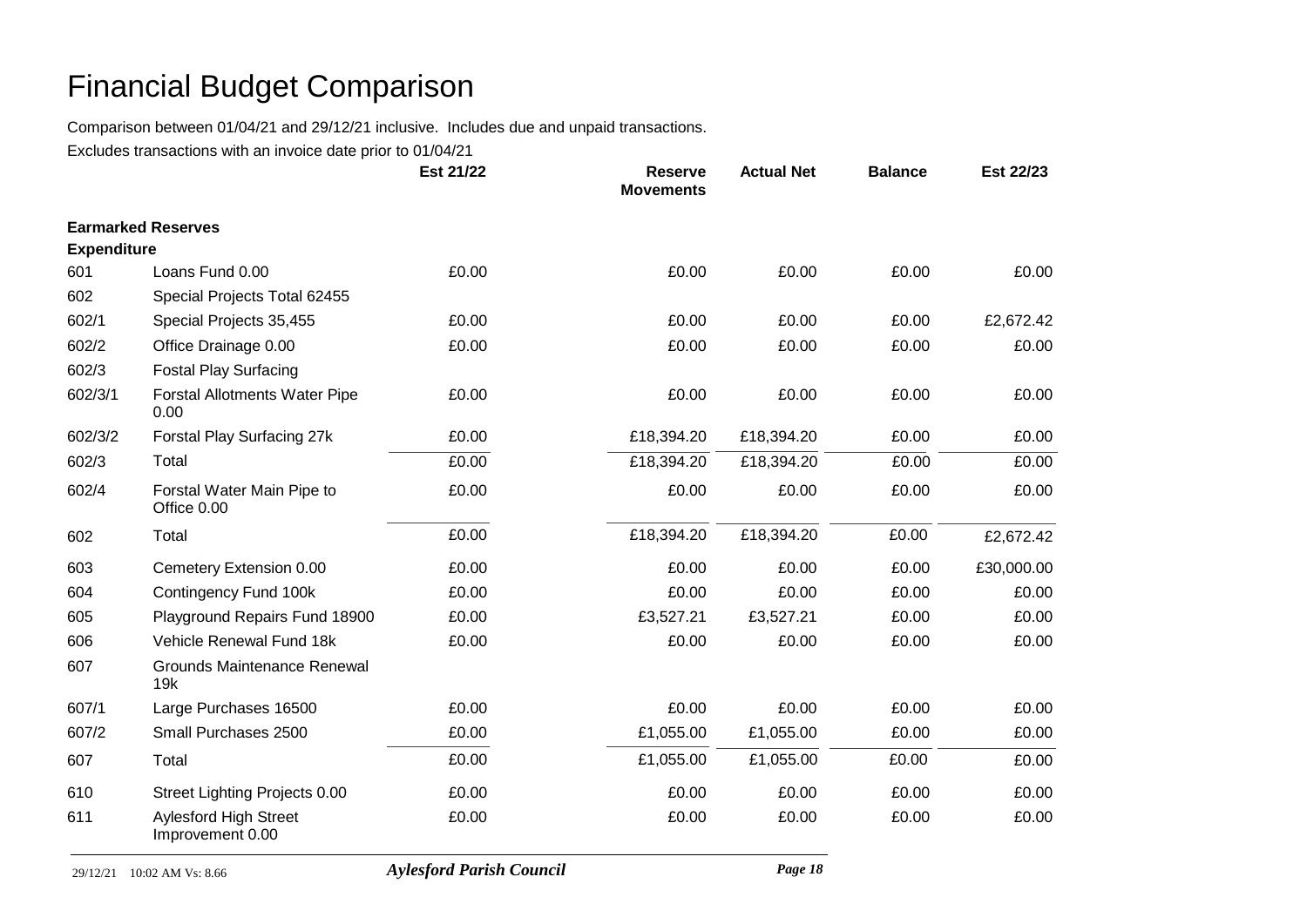Comparison between 01/04/21 and 29/12/21 inclusive. Includes due and unpaid transactions.

|                          |                                            | Est 21/22 | <b>Reserve</b><br><b>Movements</b> | <b>Actual Net</b> | <b>Balance</b> | Est 22/23  |
|--------------------------|--------------------------------------------|-----------|------------------------------------|-------------------|----------------|------------|
| 613                      | Medway Towpath Scheme<br>Contribution 0.00 | £0.00     | £0.00                              | £0.00             | £0.00          | £0.00      |
| 614                      | Yoakley Land Managemnt Plan<br>0.00        | £0.00     | £0.00                              | £0.00             | £0.00          | £0.00      |
| 616                      | Podkin Meadow Improvements<br>0.00         | £0.00     | £0.00                              | £0.00             | £0.00          | £0.00      |
| 619                      | <b>Cemetery Shed Roof</b>                  | £0.00     | £0.00                              | £0.00             | £0.00          | £5,000.00  |
| <b>Total Expenditure</b> |                                            | £0.00     | £22,976.41                         | £22,976.41        | £0.00          | £37,672.42 |